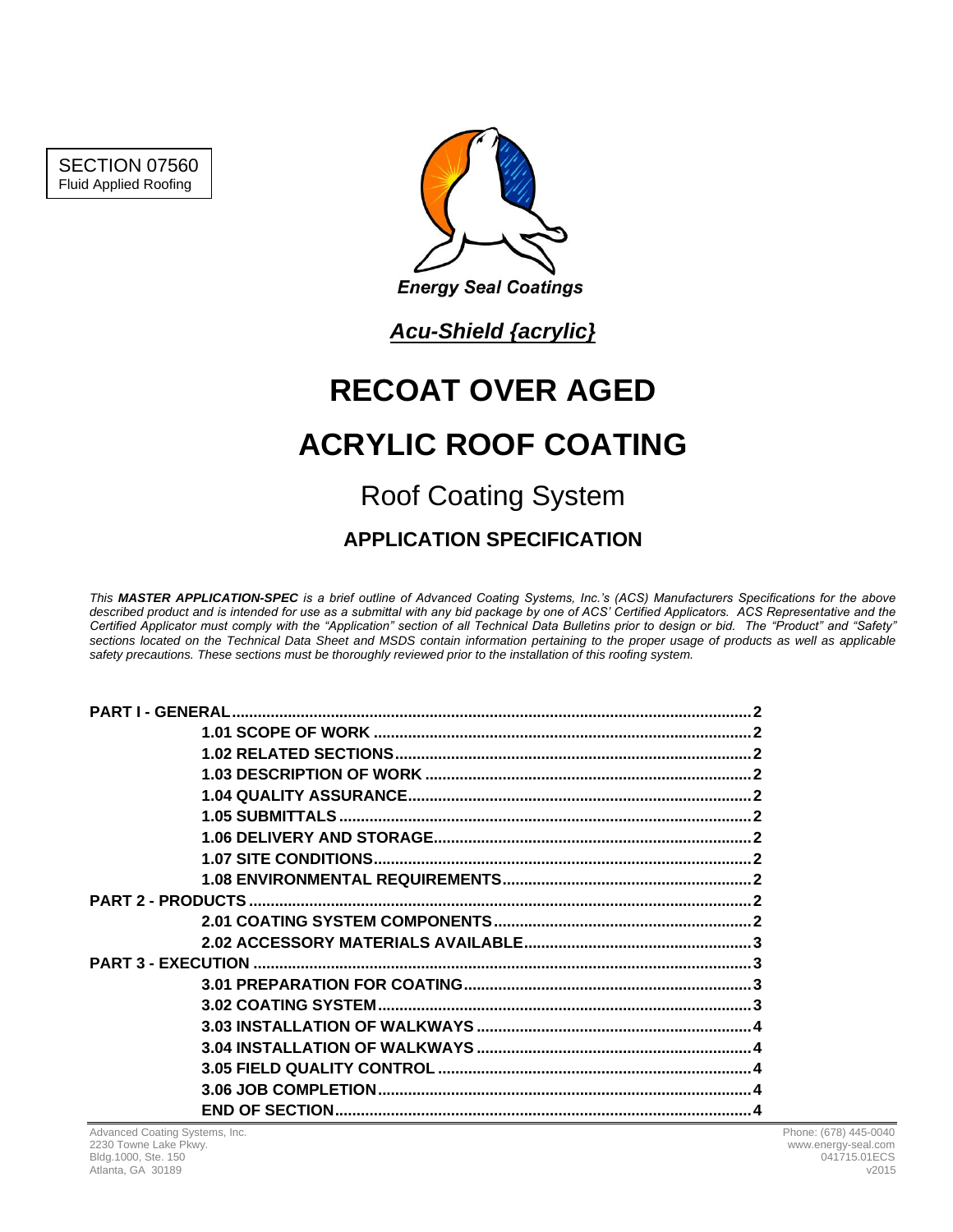#### **PART I - GENERAL**

# **1.1 1.01 SCOPE OF WORK**

A. Furnish all labor, materials, tools and equipment necessary for the installation of Energy Seal Coatings® including accessory items subject to the general **1.07 SITE CONDITIONS** provisions of the contract.

#### **1.2 1.02 RELATED SECTIONS**

A. See: Warranty Request Form, Warranty Example, Technical Data Sheets, & MSDS

#### **1.3 1.03 DESCRIPTION OF WORK**

- A. Entire roof system to be restored.
- B. Gutters to be rust-proofed and/or waterproofed (optional).
- C. Mechanical equipment, vents and ductwork to be rustproofed and/or waterproofed (optional).
- D. Skylights may be sealed and/or waterproofed (optional).
- E. Adjoining walls and copings to be waterproofed (optional).

#### **1.4 1.04 QUALITY ASSURANCE**

- A. ACS Ten (10) Year Warranty covering material shall be issued within thirty (30) days of final payment.
- B. This roofing system must be installed by an Authorized **1.8 1.08 ENVIRONMENTAL REQUIREMENTS** Roofing Applicator in compliance with written Application Specifications as approved by ACS Technical Services. There must be no deviations without the **PRIOR WRITTEN APPROVAL** of ACS Technical Services. Upon completion of the installation, an inspection will be conducted by a ACS Representative to ascertain that the roofing system has been installed according to ACS published Master Application Specifications and details applicable at the time of bid.
- C. Provide written proof of required licenses, insurance and permits prior to job start-up.
- D. Provide copy of Approved ACS Warranty Request Form Application, submitted by the Contractor.

#### **1.5 1.05 SUBMITTALS**

- A. Samples (optional): Provide two (2) 1"x 2" (2.5cm x 5.0cm) samples of the system to be installed.
- B. Installation Procedures: Submit additional and specific procedures unique to the project by addendum.
- C. Product Data: Submit all product data with physical properties, requirements for preparation, limitations and application rates.

#### **1.6 1.06 DELIVERY AND STORAGE**

- A. Deliver coating materials and accessories in manufacturer's original protective containers with labels intact and legible. Comply with manufacturer's published instructions for storage and handling.
- B. Store materials in dry protected areas and on clean raised platforms with securely anchored weather protective covering.
- C. Store flammable products away from spark or open flame.
- D. Store coating materials at a minimum of 50°F (10°C) prior to use or as otherwise recommended by the manufacturer. Protect materials from freezing. Protect

materials from prolonged exposure to temperatures exceeding 105°F (40.6°C).

E. Contaminated and Damaged Materials: Remove damaged or contaminated materials from site and dispose of in accordance with local, State and Federal regulations.

- A. EXAMINATION OF EXISTING CONDITIONS: Contractor shall examine substrate for conditions that might detrimentally affect the application of Energy Seal Coatings<sup>®</sup> and shall report all unsatisfactory conditions to ACS and will not proceed until these conditions have been corrected.
- B. LABOR & MATERIAL WARRANTIES REQUIRE AN INFRARED SCAN AND THE REPLACEMENT OF ALL WET ROOFING MATERIALS, PRIOR TO SYSTEM APPLICATION.
- C. Commencing work implies acceptance of existing condition, by contractor, as satisfactory to the outcome of this work.
- D. Air intake vents, blowers, air conditioning units and evaporative coolers shall be disconnected or otherwise modified to prevent fumes from entering into the building or from contaminating the roof surface with condensate water or exhaust gases.

- A. Proceed with coating work only when weather conditions comply with ACS recommendations and other current published data and MSDS information. Do not exceed temperature limitations recommended by ACS.
- B. Owner may occupy the premises during the entire period of the roof retrofit. Cooperate with Owner's Representative during application operations to minimize conflict, and to facilitate continued use of the facility.
- C. Coordinate scheduling with the Owner in order to relocate or protect vehicles, building occupants and building contents from damage during application operations.

### **2 PART 2 - PRODUCTS**

# **2.1 2.01 COATING SYSTEM COMPONENTS**

- A. Approved Manufacturer
	- 1. Energy Seal Coatings ® by ACS
	- 2. Approved Equal
	- 3. See Product Data Sheet for specific details.
- B. Acrylic: (Acu-Shield™)
	- 1. **[Acu-Shield](http://www.energy-seal.com/UserDyn/ACS/pdfs/acu-shield.pdf)**™ is a single component, water-based, 100% acrylic elastomeric coating.

| PHYSICAL                 | <b>TYPICAL VALUE</b> |
|--------------------------|----------------------|
| <b>PROPERTY</b>          |                      |
| <b>Tensile Strength</b>  | 254 psi min.         |
| Elongation               | 465 %                |
| Viscosity                | 115-120 KU           |
| Solar Reflectance        | 0.89                 |
| <b>Thermal Emittance</b> | 0.89                 |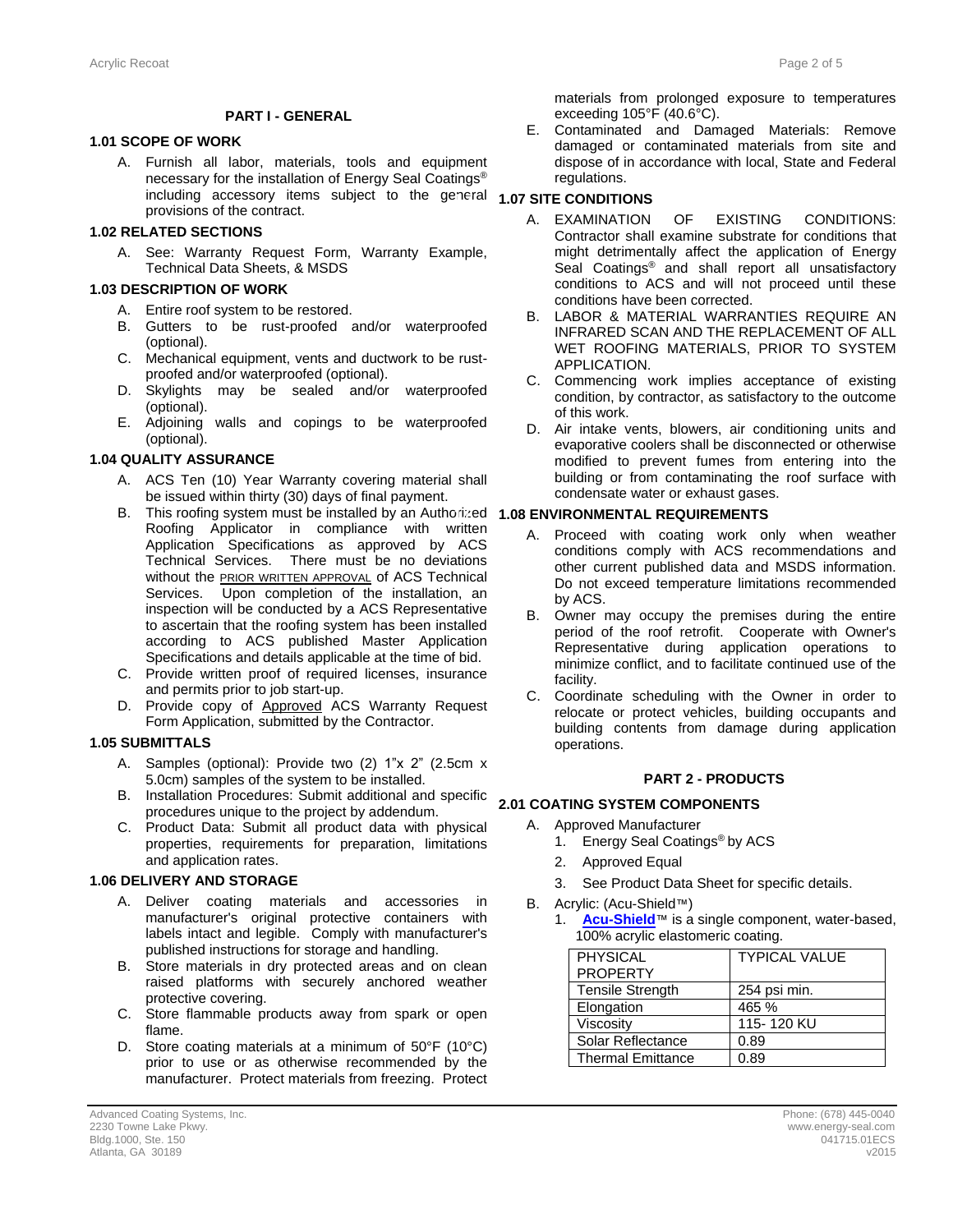| l SRI<br>(solar reflective index) |  |
|-----------------------------------|--|
|-----------------------------------|--|

- C. Recommended coating for tropical environments such as Florida, Hawaii and the Caribbean: Acu-Shield:T™
	- 1. **[Acu-Shield:T](http://www.energy-seal.com/UserDyn/ACS/pdfs/acu-shield-t.pdf)**™ is a single component, waterbased, 100% acrylic elastomeric coating.

| <b>PHYSICAL</b>         | <b>TYPICAL VALUE</b> |
|-------------------------|----------------------|
| <b>PROPERTY</b>         |                      |
| <b>Tensile Strength</b> | 254 psi min.         |
| Elongation              | 465 %                |
| Viscosity               | 115-120 KU           |
| Percent Solids, weight  | 65%                  |
| Percent Solids, volume  | 51%                  |
| Fungi Resistance        | Zero Growth          |

# **2.2 2.02 ACCESSORY MATERIALS AVAILABLE**

#### A. **[Acu-Wash](http://www.energy-seal.com/UserDyn/ACS/pdfs/acu-wash.pdf)**TM:

A pre-treatment water-soluble detergent surfactant recommended for cleaning surfaces which are to be coated with Energy Seal Coatings® products.

#### **B. [Acu-Prime](http://www.energy-seal.com/UserDyn/ACS/pdfs/acu-prime%20all.pdf) All™**

A fast drying, water-based, multi-purpose primer that is to be used as a primer coat for non-metallic surfaces.

### **3 PART 3 - EXECUTION**

#### **3.1 3.01 PREPARATION FOR COATING**

- A. Adhesion test:
	- 1. **Prior to commencing this specification, an ADHESION TEST PATCH must be applied and evaluated after roof have been properly cleaned.**
- B. Cleaning:
	- 1. Apply Acu-Wash™ using a hand-pump, compression type sprayer, or pressure washing equipment at the rate of 500 sq.ft.  $(46m^2)$  per gallon (3.7 liter).
	- 2. When using a hand-pump sprayer, adjust nozzle to achieve a uniform spray pattern with a 3 to 4 foot (91cm – 122 cm) arc.
	- 3. When using pressure washing equipment, use injector hose with a 40° fan angle tip. Care should be taken to prevent the Mod Bit from being damaged during cleaning.
	- 4. Use concentrated chlorine solution to treat areas of mildew, fungus or algae.
	- 5. After procedures "1 through 4" above, care should be taken to thoroughly rinse the area with clean water and to flush all residue from the roof surface. Allow the roof to dry completely before proceeding with priming or coating.
- C. Priming:
	- 1. Apply Acu-Prime AllTM to all surfaces which will receive the Energy Seal Coatings® System. Contact ACS for application recommendations.
	- 2. Acu-Prime All™:

| Surface | Primer         | Coverage            |
|---------|----------------|---------------------|
| Smooth  | Acu-Prime All™ | 100-150 sq.ft. /gal |

Advanced Coating Systems, Inc. Phone: (678) 445-0040 2230 Towne Lake Pkwy. www.energy-seal.com Bldg.1000, Ste. 150 041715.01ECS Atlanta, GA 30189 v2015

| Modified | $0.3 - 13.9$ m <sup>2</sup> / 3.7 liters |
|----------|------------------------------------------|
|          |                                          |
|          |                                          |

3. Surface age and porosity will have a direct effect on application rates. Contractor is responsible to make sure surface is properly primed prior to the application of the Energy Seal Coatings® System.

# **3.2 3.02 COATING SYSTEM**

## A. General:

- 1. Do not apply coating when moisture is present on the substrate (or under substrate) or if rain is expected before coating properly cures.
- 2. Wind barriers shall be used if wind conditions could affect the quality of the material being applied.
- 3. Acu-ShieldTM must cover all intended surfaces completely. An extra pass of Acu-Shield™ may be required at all edges, penetrations, and vertical surfaces such as parapet walls.
- 4. **Base and finish coats of Acu-Shield**TM **must be applied perpendicular to each other.**
- 5. Basecoat and primer shall be allowed to cure before proceeding with subsequent applications.
- 6. All coating and primers shall be coated within recommended time period. If application is delayed beyond that time, consult ACS for primer recommendations.
- 7. No traffic shall be permitted on the coated roof surface for a minimum of 3 days. Damage to the surface by other trades shall not be the responsibility of the roofing contractor.
- B. Manual Application of Acu-Shield™ as both a base & finish coat:
	- 1. As a basecoat; pour 1 gallon (3.7 liter) of Acu-ShieldTM onto roof in a narrow pass for approximately 15 feet (4.5m) long and spread approximately 5 feet (1.5m) wide using a 22 mil Wooster Roller Gauge™ with a 3/16" (4.7mm) short nap 18" (45cm) roller. The minimum application rate of 1.25 gal/100 sq.ft. (4.7 liter/ 9.29 m<sup>2</sup>) per coat.
	- 2. Repeat steps "B.1" above as the finish coat. Apply finish coat perpendicular to the basecoat.

Application rates of the basecoat and the final coat must be checked periodically to assure proper coating thickness. This shall be done using a wet film gauge, checking film thickness every 500 sq.ft. (46m<sup>2</sup>) during application. Wet film thickness should be no less than 20 mil per coat.

- C. Spray Application of Acu-Shield™ as both a base & finish coat:
	- 1. Spray basecoat of Acu-Shield™ at minimum rate of 1.25 gal/100 sq.ft. (4.7 liter/ 9.29 m<sup>2</sup>). Each pass shall overlap the previous pass to insure complete coverage. Contractor needs to figure losses due to surface texture, increasing estimated material requirements, if needed.
	- 2. Spray finish coat of Acu-ShieldTM **perpendicular to the basecoat** at a minimum rate of 1.25 gal/100 sq.ft.  $(4.7 \text{ liter}/ 9.29 \text{ m}^2)$ . Each pass shall overlap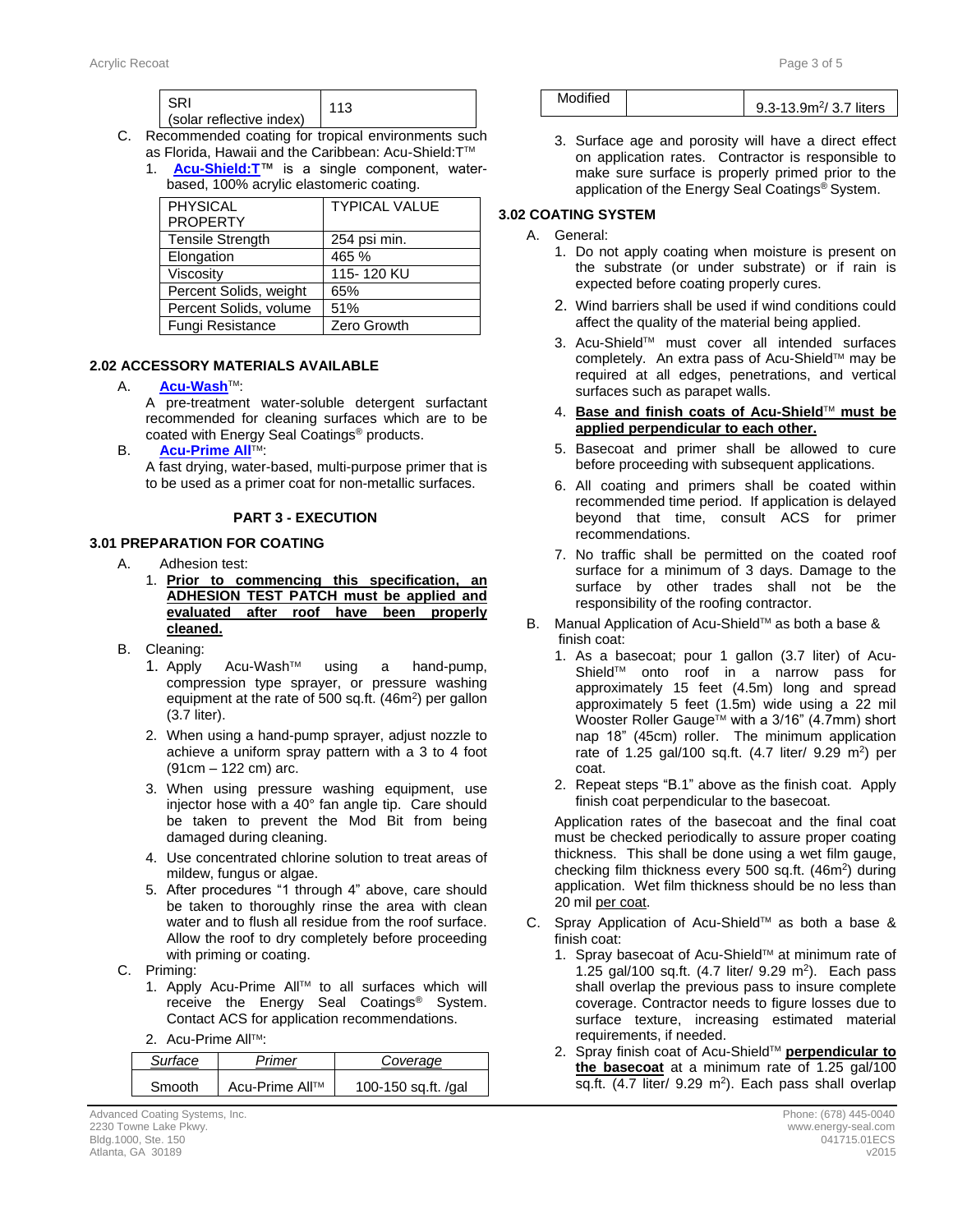the previous pass to insure complete coverage.

3. Pay special attention to overspray, which can texture or discolor adjoining finished sections. Wind direction should conduct overspray away from finished roofing surfaces.

Application rates of the basecoat and the final coat must be checked periodically to assure proper coating thickness. This shall be done using a wet film gauge, checking film thickness every 500 sq.ft. (46m<sup>2</sup>) during application. Wet film thickness should be no less than 20 mil per coat.

Contactor should estimate coating requirements based on actual experience and they need to figure losses due to applicator proficiency, surface texture, wind, waste, and other factors. Additional material over and above the original estimate may be required.

**NOTE: The recommended gallons for minimum mil thickness is a guideline and should be verified by the contractor to ensure that the minimum mil thickness is applied to the roof surface.** 

### **3.3 3.03 PONDING WATER**

- 1. As defined by the National Roofing Contractors Association (NRCA), ponding water is water "that remains on a roof surface longer than 48 hours after the termination of the most recent rain event."
- 2. Ponding water on a roof could indicate early roof failure. Every effort must be made to eliminate roof ponds through the use of drains, scuppers or some other mechanical means.

#### **3.04 INSTALLATION OF WALKWAYS**

A. In high-traffic areas and around mechanical equipment, walkways should be installed to protect the coating system from damage, or apply an additional layer of the Acu-Shield™ at a rate of 1.5 gallons/100 sq.ft.  $(5.6$  liter/  $9.29$  m<sup>2</sup>). Broadcast 3M Granules or approved aggregate into the wet coating, to establish a trafficable surface.

#### **3.4 3.05 FIELD QUALITY CONTROL**

- A. Contractor is to maintain Job Progress Report / Daily Log of work completed as required to assure installation is in accordance with manufacturer requirements. Log is to include progress photo's.
- B. Contractor is to provide on-the-job inspections, technical assistance and material application guidance as it may be necessary to complete the Energy Seal Coatings® System application in accordance with ACS warranty requirements.

# **3.5 3.06. JOB COMPLETION**

- A. Inspect completed roofing system and correct all defects to meet the specification and/or warranty requirements.
	- 1. Transparent or Thin Areas: If areas appear to be undercoated, recoating may be needed to ensure final thickness to meet the ACS specifications.
	- 2. Delamination: Verify that all coated areas appear to be fully adhered to the substrate. A visual inspection looking for typical signs of poor adhesion

such as flaking, blistering, peeling, etc. should be made. Re-priming and recoating will be required if such areas are apparent.

- 3. Pin Holing: Certain job or site conditions may result in pin holing or out gassing during curing of the coating. Again, a visual inspection looking for typical signs of out gassing such as excessive pockmarks, pinholes, etc. should be done. Recoating will be required if such areas are apparent.
- 4. Blisters: Blisters represent a localized loss of adhesion and the lifting of roof coating film from the underlying surface. The most common cause is water or moisture vapor migrating through from below or above the roof surface. Surface blisters in coating can sometimes be caused by the actual moisture in the liquid coating at the time of application. Blisters can form when the coating dries so rapidly some of the water can't evaporate completely before the coating surface cures. Blisters can also form from moisture trapped in the substrate. Blisters must be removed using a shop knife, repaired with Acu-Caulk:BG™ and top coated with Acu-Shield™.
- 5. Texture Finish: Heavy patterns, blistering, "skinning", "mud cracking", etc. may appear in the final finish. These may be indicators that too thick a coat or a build-up has occurred or other application problems. Check with ACS for remedial advice.
- 6. HVAC Equipment: HVAC equipment must be properly plumbed so as to eliminate condensation runoff onto the roof.
- B. Clean up all debris, excess materials, and equipment and remove from site.
- C. Restrict construction traffic and equipment movement on the completed roofing system to only essential personnel. Provide appropriate protection against traffic and construction activities on completed roofs. Damage to the roof by other trades shall not be the responsibility of the ACS Coating Applicator.

#### **End of Section Copyright© 2015**

CAUTION: Do not apply within two hours of sunset, rain, fog or if surface temperatures are below 50°F or above 140°F (10°C-60°C). Energy Seal Coatings® must be completely dry before exposing to water or foot traffic. Keep Energy Seal Coatings® containers covered when not in use. Dispose of all containers in accordance with state and local environmental regulations. Keep away from children. If ingested, DO NOT induce vomiting, call Physician immediately, see product MSDS for more information.

Our suggested installation specifications are based on information from laboratory and field testing which we believe to be reliable and correct; however, accuracy and completeness of said tests are not guaranteed and not to be construed as a warranty, either expressed or implied. Since the use of the material is beyond manufacturer's control, buyer assumes all risk whatsoever as to their use or results obtained. We guarantee our products to conform to Advanced Coating Systems, Inc. quality control. Advanced Coating Systems, Inc. warrants only the standard quality